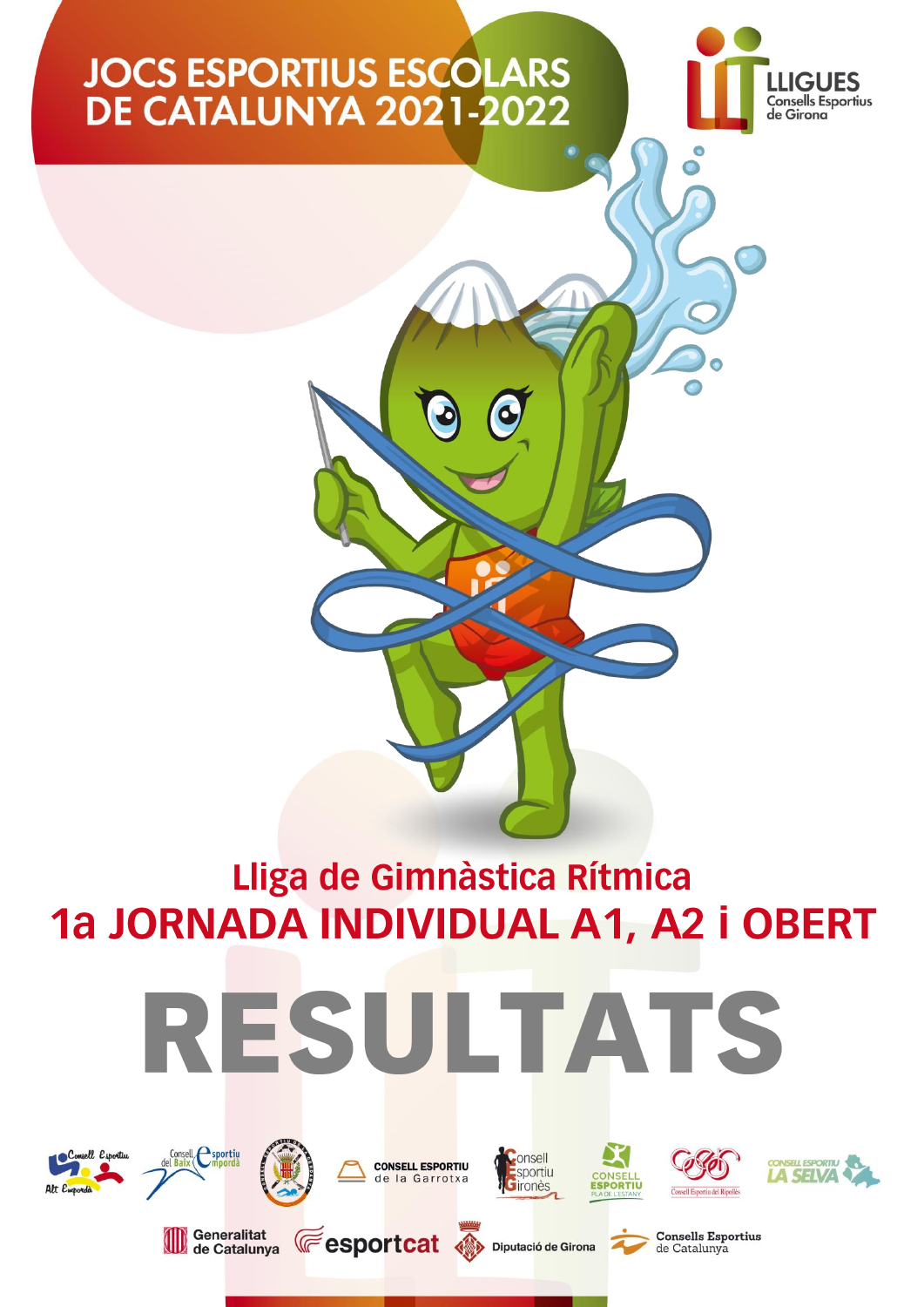

# NIVELL A1 I A2

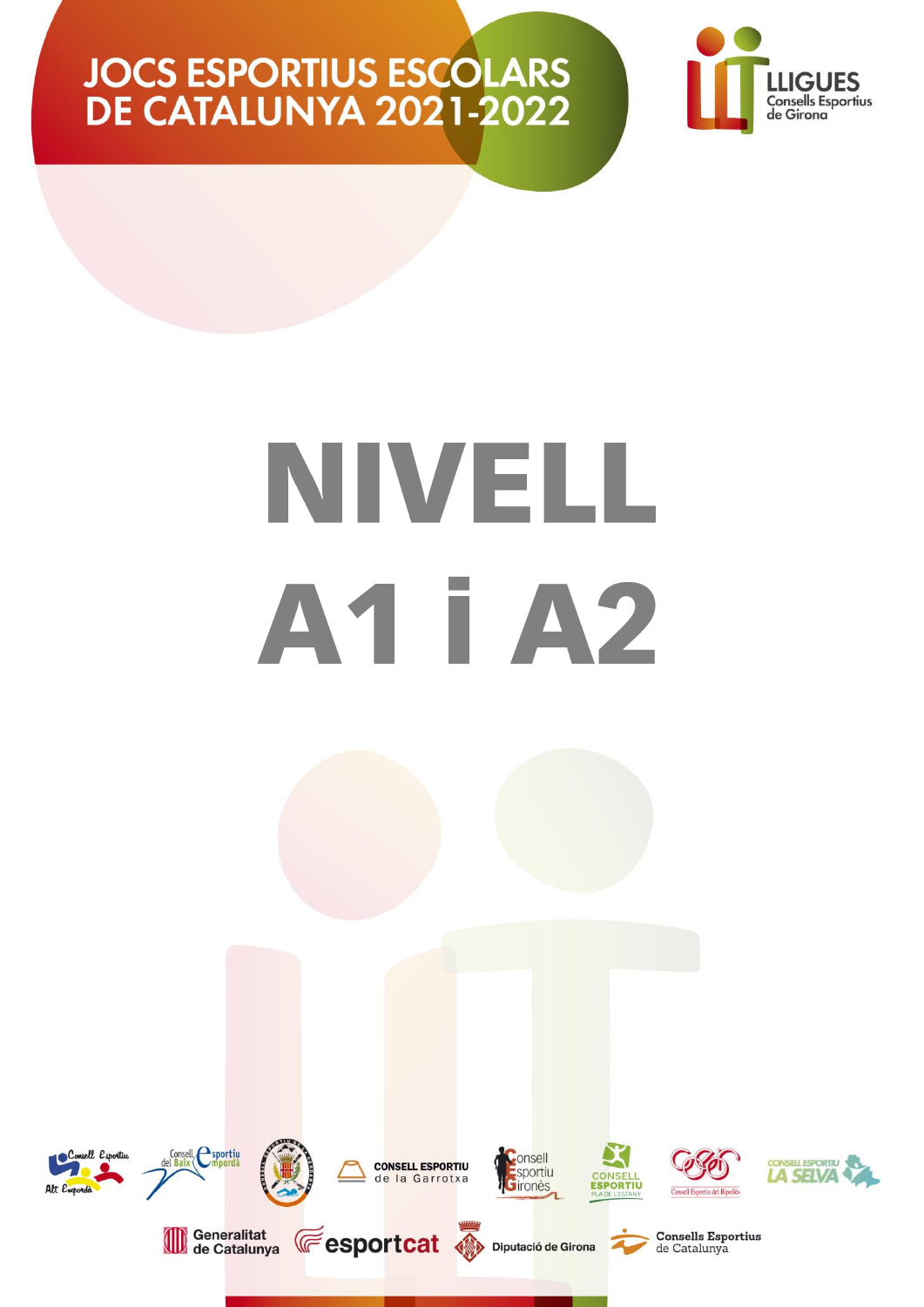#### **Lliga Gimnàstica Rítmica - Nivell A1, A2 i Obert- Individual**

**RESULTATS** 

|                |                 |                  |                                                        |                            |                |              |       |                |           | 1a JORNADA          |        |              |     |              |
|----------------|-----------------|------------------|--------------------------------------------------------|----------------------------|----------------|--------------|-------|----------------|-----------|---------------------|--------|--------------|-----|--------------|
|                |                 |                  | <b>CATEGORIA PREBENJAMI - NIVELL A1 (MANS LLIURES)</b> |                            |                |              |       |                |           | <b>MANS LLIURES</b> |        |              |     |              |
| clas           | <b>NOM</b>      | <b>1R COGNOM</b> | <b>2N COGNOM</b>                                       | <b>ENTITAT</b>             | D <sub>1</sub> | <b>NOTAD</b> | E1    | E <sub>3</sub> | <b>E4</b> | mitja               | suma E | <b>NOTAE</b> | pen | <b>TOTAL</b> |
|                | <b>NAHIKARI</b> | <b>OTONDO</b>    | <b>POZUELO</b>                                         | <b>CLUB RÍTMICA BLANES</b> | 0.800          | 0.800        | 2.800 | 3.300          | 3.300     | 3.300               | 6.100  | 8.900        |     | 13,700       |
| $\overline{2}$ | <b>MARIA</b>    | <b>GILI</b>      | <b>SOLER</b>                                           | <b>CEER LLAMBILLES</b>     | 1,900          | 1,900        | 3,100 | 4.400          | 4.400     | 4.400               | 7.500  | 7,500        |     | 13,400       |
| 3              | <b>MIA</b>      | <b>COSTAL</b>    | <b>JIMENEZ</b>                                         | <b>CLUB RÍTMICA CELRÀ</b>  | 0.900          | 0.900        | 3.300 | 4.900          | 4.900     | 4.900               | 8.200  | 6.800        |     | 11,700       |
| 4              | <b>MARTINA</b>  | <b>PONT</b>      | <b>MUÑOZ</b>                                           | CLUB RÍTMICA CELRÀ         | 0,500          | 0,500        | 3,800 | 5,600          | 5,600     | 5,600               | 9,400  | 5,600        |     | 10,100       |

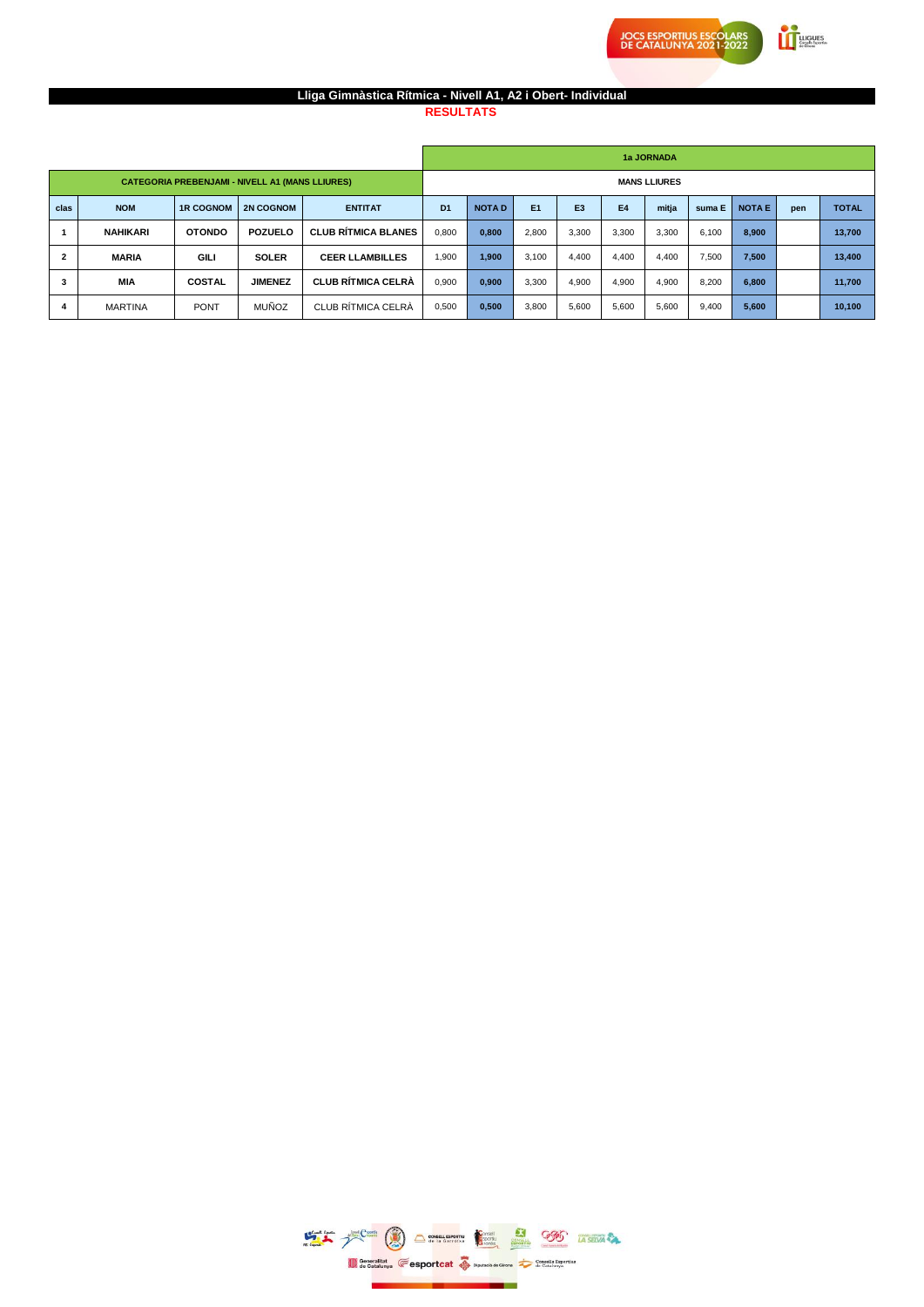**Exercise** 

### Lliga Gimnàstica Rítmica - Nivell A1, A2 i Obert - Individual

#### **RESULTATS**

|                |                     |                     |                                      |                             |                |                |              |                | 1a JORNADA     |        |               |       |              |
|----------------|---------------------|---------------------|--------------------------------------|-----------------------------|----------------|----------------|--------------|----------------|----------------|--------|---------------|-------|--------------|
|                |                     |                     | <b>CATEGORIA BENJAMÍ - NIVELL A1</b> |                             |                |                |              |                | <b>APARELL</b> |        |               |       |              |
| clas           | <b>NOM</b>          | <b>1R COGNOM</b>    | <b>2N COGNOM</b>                     | <b>ENTITAT</b>              | D <sub>1</sub> | D <sub>3</sub> | <b>NOTAD</b> | E <sub>1</sub> | E <sub>3</sub> | suma E | <b>NOTA E</b> | pen   | <b>TOTAL</b> |
| 1              | <b>CARLA</b>        | <b>BENITEZ</b>      | <b>CAMPOS</b>                        | <b>CLUB RÍTMICA FARNERS</b> | 1,000          | 1,800          | 2,800        | 3,300          | 7,300          | 10,600 | 4,400         |       | 11,200       |
| $\overline{2}$ | LUCIA               | <b>ESTRADA</b>      | <b>LAMUELA</b>                       | <b>CLUB RÍTMICA FARNERS</b> | 1.500          | 1,200          | 2,700        | 3.500          | 7.100          | 10,600 | 4,400         |       | 11.100       |
| 3              | <b>MARTINA</b>      | <b>CONTRERAS</b>    | <b>XIFRA</b>                         | <b>CLUB RÍTMICA FARNERS</b> | 1,200          | 1,200          | 2,400        | 3.700          | 6,900          | 10,600 | 4,400         |       | 10,800       |
| 4              | LAIA                | <b>RODRIGUEZ</b>    | <b>AGUILERA</b>                      | <b>CG SARRIÀ</b>            | 0,800          | 0,600          | 1,400        | 3,500          | 7,200          | 10,700 | 4,300         |       | 9,700        |
| 5              | <b>ISABELLA</b>     | <b>BOSCH</b>        | PÉREZ                                | <b>CEER LLAMBILLES</b>      | 0,300          | 2,000          | 2,300        | 4.100          | 7,600          | 11,700 | 3,300         |       | 9.600        |
| 6              | <b>AROA</b>         | <b>ESTRUGA</b>      | <b>ESCORIA</b>                       | <b>CLUB RÍTMICA BLANES</b>  | 1,400          | 0,800          | 2,200        | 4,000          | 7,700          | 11,700 | 3,300         |       | 9,500        |
| $\overline{7}$ | <b>AINA</b>         | <b>MASSOT</b>       | PERICH                               | <b>CG SARRIÀ</b>            | 0,700          | 1,000          | 1,700        | 3,800          | 7,600          | 11,400 | 3,600         |       | 9,300        |
| 8              | <b>EMMA</b>         | <b>HERRERA</b>      | <b>RODRIGUEZ</b>                     | CG SARRIÀ                   | 0,600          | 0.900          | 1,500        | 3.800          | 7,500          | 11,300 | 3.700         |       | 9.200        |
| 9              | <b>GAL-LA</b>       | <b>MURILLO</b>      | <b>ILLAMOLA</b>                      | RÍTMICA PLA DE L'ESTANY     | 0.400          | 0.800          | 1,200        | 4.000          | 7.700          | 11.700 | 3,300         |       | 8,500        |
| 10             | <b>JUDIT</b>        | <b>EL OUARIACHI</b> | <b>MATAS</b>                         | CE RÍTMICA SILS             | 1,100          | 1,100          | 2,200        | 3,900          | 8,600          | 12,500 | 2,500         | 0,300 | 8,400        |
| 11             | <b>DENIA</b>        | <b>ROCA</b>         | <b>GRANDE</b>                        | <b>CLUB RÍTMICA FARNERS</b> | 0,500          | 0,800          | 1,300        | 3,300          | 8,300          | 11,600 | 3,400         | 0,800 | 7,900        |
| 12             | ARLET               | <b>ESPINOSA</b>     | CASADEMONT                           | RÍTMICA PLA DE L'ESTANY     | 0.300          | 0.400          | 0.700        | 4.500          | 7.700          | 12,200 | 2,800         |       | 7,500        |
| 13             | <b>REBECA MARIA</b> | <b>MARC</b>         |                                      | CG SARRIÀ                   | 0,600          | 0,800          | 1,400        | 4,200          | 8,100          | 12,300 | 2,700         | 0,600 | 7,500        |
| 14             | <b>MARTINA</b>      | VALENTÍ             | <b>GARCIA</b>                        | <b>CEER LLAMBILLES</b>      | 0.000          | 1,000          | 1,000        | 4,600          | 8,000          | 12,600 | 2,400         | 0,600 | 6,800        |

|      |              |                  |                                      |                              |                                                                                                                        |       |       |       | 1a JORNADA     |              |       |  |        |
|------|--------------|------------------|--------------------------------------|------------------------------|------------------------------------------------------------------------------------------------------------------------|-------|-------|-------|----------------|--------------|-------|--|--------|
|      |              |                  | <b>CATEGORIA BENJAMÍ - NIVELL A2</b> |                              |                                                                                                                        |       |       |       | <b>APARELL</b> |              |       |  |        |
| clas | <b>NOM</b>   | <b>1R COGNOM</b> | <b>2N COGNOM</b>                     | <b>ENTITAT</b>               | <b>NOTAD</b><br>E <sub>1</sub><br>E <sub>3</sub><br><b>NOTA E</b><br>D <sub>1</sub><br>D <sub>3</sub><br>suma E<br>pen |       |       |       |                | <b>TOTAL</b> |       |  |        |
|      | <b>CARLA</b> | <b>GIMÉNEZ</b>   | <b>PORTILLA</b>                      | <b>CLUB RÍTMICA L'ESCALA</b> | 1,200                                                                                                                  | 2,000 | 3,200 | 4,100 | 5,800          | 9,900        | 5,100 |  | 12.300 |
| 2    | <b>BRUNA</b> | <b>BOADA</b>     | <b>CORNELL</b>                       | AE AJUNT. DE PALAFRUGELL     | 1,000                                                                                                                  | 1,400 | 2,400 | 4,600 | 7,000          | 11,600       | 3,400 |  | 9,800  |

|                |                |                   |                                    |                             |                |                |              |                | 1a JORNADA     |        |               |     |              |
|----------------|----------------|-------------------|------------------------------------|-----------------------------|----------------|----------------|--------------|----------------|----------------|--------|---------------|-----|--------------|
|                |                |                   | <b>CATEGORIA ALEVÍ - NIVELL A1</b> |                             |                |                |              |                | <b>APARELL</b> |        |               |     |              |
| clas           | <b>NOM</b>     | <b>1R COGNOM</b>  | <b>2N COGNOM</b>                   | <b>ENTITAT</b>              | D <sub>1</sub> | D <sub>3</sub> | <b>NOTAD</b> | E <sub>1</sub> | E <sub>3</sub> | suma E | <b>NOTA E</b> | pen | <b>TOTAL</b> |
| 1              | <b>JANA</b>    | <b>SEIJO</b>      | <b>PUIG</b>                        | <b>CE BLANENC RÍTMICA</b>   | 1,300          | 3,200          | 4,500        | 2,900          | 6,600          | 9,500  | 5,500         |     | 14,000       |
| $\overline{2}$ | <b>MARINA</b>  | POCH              | <b>MICONI</b>                      | <b>EG RÍTMICA LLORET</b>    | 1,500          | 4.100          | 5,600        | 3,500          | 7,600          | 11.100 | 3,900         |     | 13,500       |
| 3              | <b>ISONA</b>   | <b>RUIZ</b>       | <b>MECA</b>                        | <b>CLUB RÍTMICA BLANES</b>  | 1,200          | 3,400          | 4,600        | 3,000          | 7,500          | 10,500 | 4,500         |     | 13,100       |
| 4              | PAULA          | <b>NOGUERA</b>    | POU                                | <b>CLUB RÍTMICA BLANES</b>  | 1,000          | 3,600          | 4,600        | 3,600          | 7,300          | 10,900 | 4,100         |     | 12,700       |
| 5              | <b>IVON</b>    | <b>DE PLANELL</b> | <b>ERMAK</b>                       | CE RÍTMICA SILS             | 0,900          | 3.500          | 4.400        | 3,800          | 7,400          | 11,200 | 3,800         |     | 12,200       |
| 6              | <b>NAIARA</b>  | <b>GISBERT</b>    | FERNÁNDEZ                          | <b>CLUB RÍTMICA BLANES</b>  | 1,200          | 2,800          | 4,000        | 3,600          | 8,000          | 11,600 | 3,400         |     | 11,400       |
| $\overline{7}$ | ALÈXIA         | LARA              | <b>LEON</b>                        | <b>EGR PALS</b>             | 1,600          | 1,200          | 2,800        | 3,400          | 7,400          | 10,800 | 4,200         |     | 11,000       |
| 8              | <b>ARIADNA</b> | <b>BOTIÀ</b>      | <b>BURGOS</b>                      | AE VILABLAREIX              | 0,300          | 1.600          | 1,900        | 3,500          | 6,900          | 10,400 | 4,600         |     | 10,500       |
| 9              | <b>CHLOE</b>   | <b>ROM</b>        | <b>MOLINER</b>                     | <b>CLUB RÍTMICA FARNERS</b> | 0,900          | 1,900          | 2,800        | 4,100          | 7,400          | 11,500 | 3,500         |     | 10,300       |
| 10             | <b>ELIA</b>    | PEREZ             | <b>SIMON</b>                       | CLUB RÍTMICA FARNERS        | 0,900          | 2.100          | 3,000        | 4,000          | 7,800          | 11,800 | 3,200         |     | 10,200       |

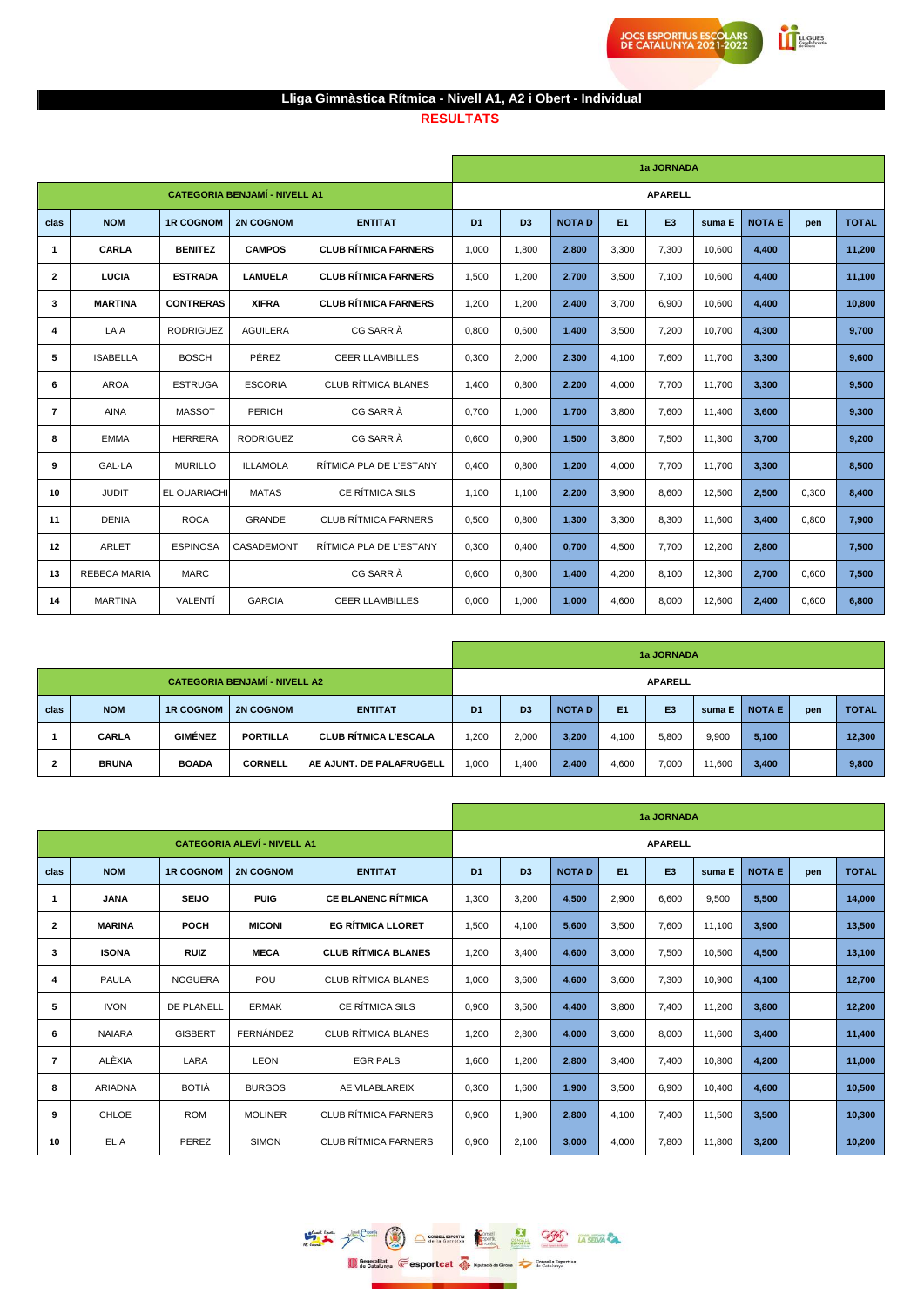**CONTINUES** 

|    |                |                  |                 | Lliga Gimnàstica Rítmica - Nivell A1, A2 i Obert - Individual |       |       |       |       |       |        |       |       |        |
|----|----------------|------------------|-----------------|---------------------------------------------------------------|-------|-------|-------|-------|-------|--------|-------|-------|--------|
| 11 | <b>CLAUDIA</b> | <b>TEJADA</b>    | <b>SERVANDO</b> | <b>GEIEG</b>                                                  | 0,500 | 1,200 | 1,700 | 3,200 | 7,400 | 10,600 | 4,400 |       | 10,100 |
| 12 | <b>ALBA</b>    | CASTRO           | <b>GARCIA</b>   | AE RÍTMICA QUART                                              | 0,900 | 2.400 | 3,300 | 3,900 | 8,300 | 12,200 | 2,800 |       | 10,100 |
| 13 | <b>JUDITH</b>  | <b>BAREA</b>     | <b>ROURA</b>    | RÍTMICA PLA DE L'ESTANY                                       | 0,800 | 1,200 | 2,000 | 3,600 | 7,400 | 11,000 | 4,000 |       | 10,000 |
| 14 | LAURA          | <b>MARTIN</b>    | <b>JUAREZ</b>   | <b>GEIEG</b>                                                  | 0,800 | 1,700 | 2,500 | 4,000 | 7,500 | 11,500 | 3,500 |       | 10,000 |
| 15 | CARLA          | LOPEZ            | <b>HARO</b>     | AE AJUNT. DE PALAFRUGELL                                      | 1,000 | 1,500 | 2,500 | 4,100 | 7,700 | 11,800 | 3,200 |       | 9,700  |
| 16 | <b>NASSIMA</b> | <b>HAMDAN</b>    |                 | <b>GEIEG</b>                                                  | 0,700 | 1,200 | 1,900 | 3,800 | 7,500 | 11,300 | 3,700 |       | 9,600  |
| 17 | CARLA          | <b>CAMPOS</b>    | <b>MORENO</b>   | <b>CG SARRIÀ</b>                                              | 0,900 | 0,700 | 1,600 | 4,300 | 7,100 | 11,400 | 3,600 |       | 9,200  |
| 18 | CARLA          | <b>BARRIS</b>    | <b>ARTILES</b>  | <b>GEIEG</b>                                                  | 0,400 | 1.100 | 1,500 | 3,600 | 7,800 | 11,400 | 3,600 | 0,600 | 8,500  |
| 19 | <b>ENAR</b>    | GONZALEZ         | ZABALA          | RÍTMICA PLA DE L'ESTANY                                       | 0,300 | 1,000 | 1,300 | 4,000 | 7,900 | 11,900 | 3,100 |       | 8,400  |
| 20 | PATRIZIA MYA   | <b>PERSICO</b>   |                 | <b>CG SARRIÀ</b>                                              | 0,600 | 0.700 | 1,300 | 4,100 | 8,100 | 12,200 | 2,800 |       | 8,100  |
| 21 | <b>ADRIANA</b> | <b>BOBADILLA</b> | <b>MONTALVO</b> | CE RÍTMICA SILS                                               | 1.100 | 1,200 | 2,300 | 4,400 | 8,800 | 13,200 | 1,800 |       | 8,100  |
| 22 | CARLA          | <b>SANTOS</b>    | <b>MORENO</b>   | <b>CG SARRIÀ</b>                                              | 0,700 | 0,700 | 1,400 | 3,700 | 8,100 | 11,800 | 3,200 | 0,600 | 8,000  |
| 23 | <b>EVA</b>     | PARDO            | <b>ZATARAIN</b> | AFA FEDAC SANT NARCÍS                                         | 0,300 | 1,100 | 1,400 | 3,700 | 7,900 | 11,600 | 3,400 | 0,800 | 8,000  |
| 24 | <b>XENIA</b>   | <b>PUJOLAR</b>   | <b>PUJOL</b>    | <b>CG SARRIÀ</b>                                              | 0,700 | 0,700 | 1,400 | 4,000 | 8,400 | 12,400 | 2,600 | 0,300 | 7,700  |
| 25 | <b>BRUNA</b>   | <b>BATLLORI</b>  | <b>DANES</b>    | <b>CG SARRIÀ</b>                                              | 1,000 | 0,800 | 1,800 | 4,400 | 8,500 | 12,900 | 2,100 | 0,300 | 7,600  |
| 26 | LAIA           | PELAYO           | <b>CORNELL</b>  | <b>CG SARRIÀ</b>                                              | 0,700 | 0,700 | 1,400 | 4,500 | 8,600 | 13,100 | 1,900 |       | 7,300  |
| 27 | <b>MAR</b>     | CARITG           | LÁZARO          | AFA FEDAC SANT NARCÍS                                         | 0,600 | 0,500 | 1,100 | 4,200 | 8,700 | 12,900 | 2,100 |       | 7,200  |

|                |                 |                  |                             |                               |                |                |              |                | 1a JORNADA     |        |               |       |              |
|----------------|-----------------|------------------|-----------------------------|-------------------------------|----------------|----------------|--------------|----------------|----------------|--------|---------------|-------|--------------|
|                |                 |                  | <b>CATEGORIA ALEVÍ - A2</b> |                               |                |                |              |                | <b>APARELL</b> |        |               |       |              |
| clas           | <b>NOM</b>      | <b>1R COGNOM</b> | <b>2N COGNOM</b>            | <b>ENTITAT</b>                | D <sub>1</sub> | D <sub>3</sub> | <b>NOTAD</b> | E <sub>1</sub> | E <sub>3</sub> | suma E | <b>NOTA E</b> | pen   | <b>TOTAL</b> |
| $\mathbf{1}$   | <b>CLOE</b>     | <b>HAY CHAIA</b> | <b>GALIAN</b>               | <b>CLUB RÍTMICA FARNERS</b>   | 1,800          | 2,200          | 4,000        | 3,200          | 8,500          | 11,700 | 3,300         |       | 11,300       |
| $\overline{2}$ | LUCIA           | <b>LAGÜERA</b>   | <b>ARIAS</b>                | AE AJUNT. DE PALAFRUGELL      | 1.200          | 2,900          | 4.100        | 3.600          | 8.500          | 12.100 | 2,900         |       | 11.000       |
| 3              | <b>ALEXIA</b>   | COLLELL          | <b>RODRIGUEZ</b>            | <b>CE RÍTMICA SILS</b>        | 1,900          | 2,200          | 4.100        | 4,000          | 8,400          | 12,400 | 2,600         |       | 10,700       |
| 4              | <b>INGRID</b>   | <b>JIMENEZ</b>   | <b>HUERTAS</b>              | CLUB RÍTMICA L'ESCALA         | 1,100          | 2,700          | 3,800        | 4,100          | 8,300          | 12,400 | 2,600         |       | 10,400       |
| 5              | <b>VERA</b>     | FERNÁNDEZ        | <b>RIONÉ</b>                | <b>CLUB RÍTMICA BLANES</b>    | 0,700          | 2,300          | 3,000        | 3.000          | 8,700          | 11,700 | 3,300         |       | 10,300       |
| 6              | <b>CARLOTA</b>  | <b>HIDALGO</b>   | <b>MUÑOZ</b>                | <b>CLUB RÍTMICA BLANES</b>    | 0,900          | 2,900          | 3,800        | 3,900          | 9,700          | 13,600 | 1,400         |       | 9,200        |
| $\overline{7}$ | LAURA           | COROMINOLA       | <b>OLIVER</b>               | CLUB RÍTMICA CELRÀ            | 0,900          | 1,500          | 2,400        | 4,300          | 8,500          | 12,800 | 2,200         |       | 8,600        |
| 8              | <b>LIDIA</b>    | <b>CARRERAS</b>  | <b>BOFILL</b>               | <b>CLUB RÍTMICA GIRONA</b>    | 1,100          | 1,600          | 2,700        | 4.400          | 8,900          | 13,300 | 1,700         |       | 8,400        |
| 9              | <b>MARTINA</b>  | <b>BATLLE</b>    | CASAS                       | CLUB RÍTMICA CELRÀ            | 0.800          | 1.000          | 1.800        | 4.000          | 9,000          | 13,000 | 2,000         |       | 7,800        |
| 10             | LAIA            | <b>MARMOL</b>    | <b>MORILLAS</b>             | <b>CGR COSTA BRAVA</b>        | 0.600          | 2,300          | 2,900        | 4,300          | 10.100         | 14,400 | 0.600         | 0.300 | 7,200        |
| 11             | <b>DAFNE</b>    | <b>STARTARE</b>  | <b>LOGOTETIS</b>            | <b>GEIEG</b>                  | 0,800          | 1,500          | 2,300        | 4,400          | 9,800          | 14,200 | 0,800         |       | 7,100        |
| 12             | <b>EMMA</b>     | LARA             | <b>GARCIA</b>               | <b>GEIEG</b>                  | 1,000          | 1,300          | 2,300        | 4.100          | 10,200         | 14,300 | 0.700         |       | 7.000        |
| 13             | <b>JANA</b>     | SALLÉS           | SOLEY                       | <b>CGR COSTA BRAVA</b>        | 1,200          | 1,900          | 3,100        | 4.600          | 12,600         | 17,200 | $-2,200$      |       | 4,900        |
| 14             | <b>VALERIYA</b> | <b>ROMANENKO</b> |                             | CLUB VITRY GIMNASTICA RÍTMICA | 0,300          | 1,500          | 1,800        | 3,700          | 12,300         | 16,000 | $-1,000$      |       | 4.800        |
| 15             | <b>RUTH</b>     | <b>REQUENA</b>   | MARTÍ                       | <b>CGR COSTA BRAVA</b>        | 0,700          | 1,400          | 2,100        | 5,400          | 11,200         | 16,600 | $-1,600$      | 0,300 | 4,200        |

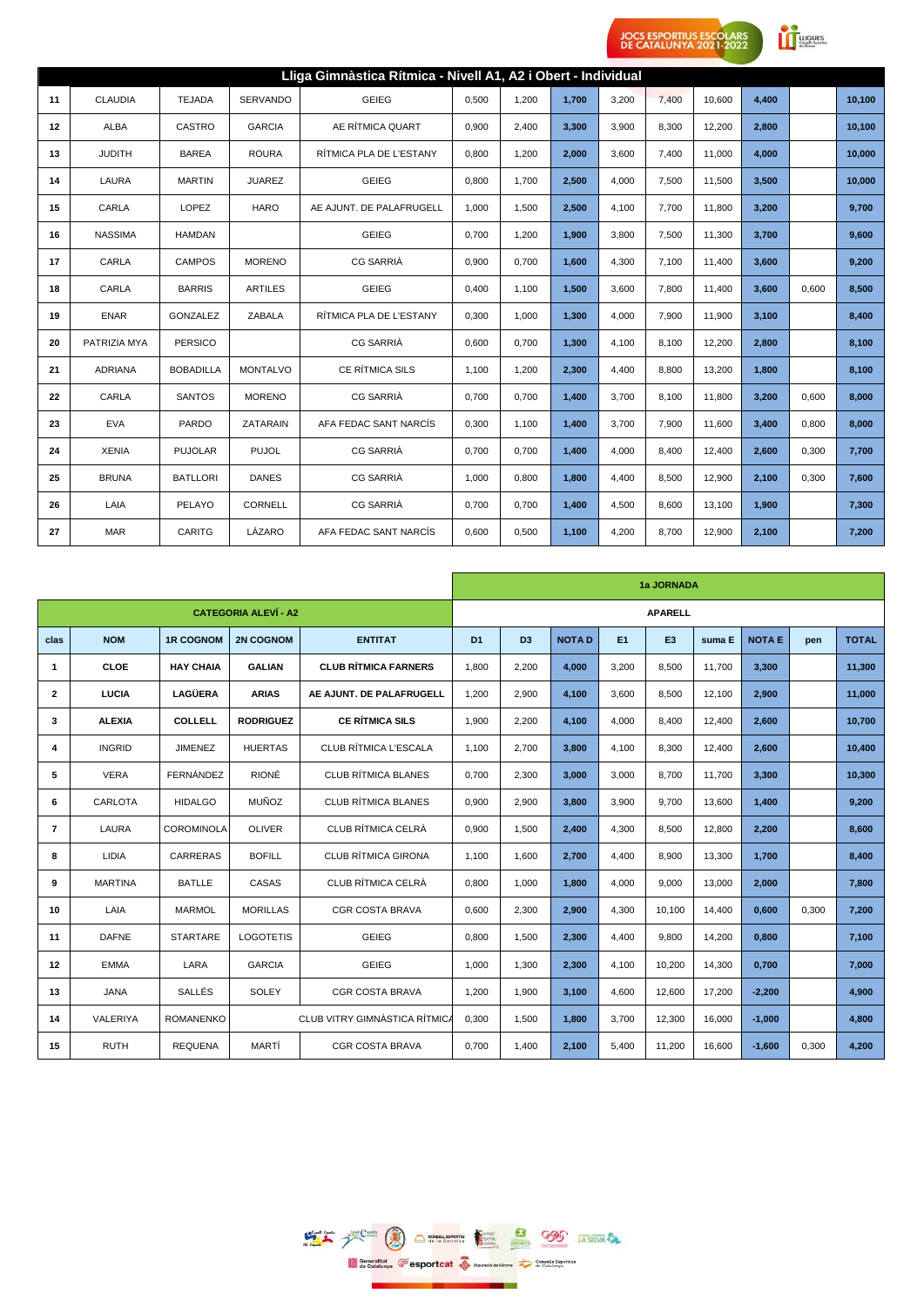#### **Lliga Gimnàstica Rítmica - Nivell A1, A2 i Obert - Individual**

**Exercise** 

**JOCS ESPORTIUS ESCOLARS<br>DE CATALUNYA 2021-2022** 

|                |                 |                  |                                       |                               |                |                |              |                | 1a JORNADA     |        |               |       |              |
|----------------|-----------------|------------------|---------------------------------------|-------------------------------|----------------|----------------|--------------|----------------|----------------|--------|---------------|-------|--------------|
|                |                 |                  | <b>CATEGORIA INFANTIL - NIVELL A1</b> |                               |                |                |              |                | <b>APARELL</b> |        |               |       |              |
| clas           | <b>NOM</b>      | <b>1R COGNOM</b> | <b>2N COGNOM</b>                      | <b>ENTITAT</b>                | D <sub>1</sub> | D <sub>3</sub> | <b>NOTAD</b> | E <sub>1</sub> | E <sub>3</sub> | suma E | <b>NOTA E</b> | pen   | <b>TOTAL</b> |
| 1              | <b>IONA</b>     | <b>LOPEZ</b>     | <b>PLANA</b>                          | <b>GIMNAS EL GRIU</b>         | 1,600          | 1,300          | 2,900        | 2,700          | 7,100          | 9,800  | 5,200         |       | 12,100       |
| $\overline{2}$ | <b>CHIARA</b>   | <b>GROISEN</b>   | <b>REINA</b>                          | <b>EG RÍTMICA LLORET</b>      | 1,000          | 1,800          | 2,800        | 3,200          | 7,500          | 10,700 | 4,300         |       | 11,100       |
| 3              | <b>PAULA</b>    | <b>LLENAS</b>    | <b>SICARS</b>                         | <b>CLUB GIMNASTIC MONTGRÍ</b> | 1,100          | 0,900          | 2,000        | 3,000          | 7,200          | 10,200 | 4,800         |       | 10,800       |
| 4              | ABRIL           | LLAVARI          | <b>ALBUIXECH</b>                      | <b>CLUB RÍTMICA FARNERS</b>   | 0,900          | 1,600          | 2,500        | 3,000          | 7,800          | 10,800 | 4,200         |       | 10,700       |
| 5              | ALAZNE          | <b>ROZAS</b>     | <b>FORNAGUERA</b>                     | EG RÍTMICA LLORET             | 1,100          | 1,100          | 2,200        | 3,200          | 7,400          | 10,600 | 4,400         |       | 10,600       |
| 6              | <b>IVET</b>     | <b>CAMPOS</b>    | <b>PONS</b>                           | GIMNAS EL GRIU                | 1,100          | 0,900          | 2,000        | 3,200          | 7,300          | 10,500 | 4,500         |       | 10,500       |
| $\overline{7}$ | <b>ANNA</b>     | <b>CEPRIA</b>    | LAGUNA                                | GIMNAS EL GRIU                | 1,400          | 0,800          | 2,200        | 3,400          | 7,300          | 10,700 | 4,300         |       | 10,500       |
| 8              | <b>NADIA</b>    | <b>BELTRAN</b>   | <b>PIERROT</b>                        | <b>CLUB RÍTMICA FARNERS</b>   | 1,000          | 1,100          | 2,100        | 3,100          | 7,600          | 10,700 | 4,300         |       | 10,400       |
| 9              | <b>BERTA</b>    | <b>LLENAS</b>    | <b>SANTMARIA</b>                      | GIMNAS EL GRIU                | 1,000          | 0,600          | 1,600        | 3,300          | 7,300          | 10,600 | 4,400         |       | 10,000       |
| 10             | <b>BET</b>      | RAMIREZ          | <b>BALAGUER</b>                       | GIMNAS EL GRIU                | 1,300          | 0,400          | 1,700        | 3,400          | 7,400          | 10,800 | 4,200         |       | 9,900        |
| 11             | <b>INES</b>     | <b>COLL</b>      | <b>GARCIA</b>                         | CLUB GIMNASTIC MONTGRI        | 1,000          | 0,900          | 1,900        | 3,600          | 7,400          | 11,000 | 4,000         |       | 9,900        |
| 12             | SANDRA          | <b>NAVASA</b>    | <b>HERVAS</b>                         | CLUB GIMNÀSTIC MONTGRÍ        | 0,800          | 0,500          | 1,300        | 3,000          | 7,500          | 10,500 | 4,500         |       | 9,800        |
| 13             | <b>ONA</b>      | GOU              | <b>BOSCH</b>                          | CLUB RÍTMICA CELRÀ            | 0,600          | 1,500          | 2,100        | 3,600          | 7,800          | 11,400 | 3,600         |       | 9,700        |
| 14             | AROA            | VALLE            | <b>VEGA</b>                           | AE VILABLAREIX                | 1,000          | 0,500          | 1,500        | 3,500          | 7,400          | 10,900 | 4,100         |       | 9,600        |
| 15             | LAIA            | <b>RODAS</b>     | <b>DENBOER</b>                        | GIMNAS EL GRIU                | 0,800          | 1,000          | 1,800        | 3,900          | 7,300          | 11,200 | 3,800         |       | 9,600        |
| 16             | <b>UXIA</b>     | LOPEZ            | <b>ALBIOL</b>                         | CLUB RÍTMICA CELRÀ            | 0,500          | 1,000          | 1,500        | 3,400          | 7,700          | 11,100 | 3,900         |       | 9,400        |
| 17             | <b>SOFIA</b>    | ABRANOVA         |                                       | CE BLANENC RÍTMICA            | 0,300          | 1,600          | 1,900        | 3,800          | 7,700          | 11,500 | 3,500         |       | 9,400        |
| 18             | CLÀUDIA         | GÀMEZ            | AROCA                                 | AE VILABLAREIX                | 1,000          | 0,600          | 1,600        | 3,500          | 7,900          | 11,400 | 3,600         |       | 9,200        |
| 19             | <b>IRATXE</b>   | <b>GARCIA</b>    | PADILLA                               | CE BLANENC RÍTMICA            | 0,400          | 1,400          | 1,800        | 4,000          | 7,600          | 11,600 | 3,400         |       | 9,200        |
| 20             | <b>GEORGINA</b> | <b>MANCEBO</b>   | <b>BLESA</b>                          | CLUB RÍTMICA CELRÀ            | 0,500          | 1,000          | 1,500        | 3,800          | 7,600          | 11,400 | 3,600         |       | 9,100        |
| 21             | LAURA           | GONZÁLEZ         | <b>MORA</b>                           | CG SARRIÀ                     | 0,800          | 0,200          | 1,000        | 3,300          | 7,700          | 11,000 | 4,000         |       | 9,000        |
| 22             | ARIADNA         | MARTINEZ         | <b>MAESTRE</b>                        | CE RÍTMICA SILS               | 0,800          | 1,000          | 1,800        | 3,800          | 8,000          | 11,800 | 3,200         |       | 9,000        |
| 23             | JÚLIA           | <b>BONACHE</b>   | <b>MOTERA</b>                         | CLUB RÍTMICA CELRÀ            | 0,600          | 0,800          | 1,400        | 3,700          | 8,200          | 11,900 | 3,100         |       | 8,500        |
| 24             | DÀLIA           | <b>BREMEC</b>    | SORO                                  | AE VILABLAREIX                | 0,500          | 0,600          | 1,100        | 3,900          | 7,600          | 11,500 | 3,500         | 0,300 | 8,300        |
| 25             | ALEJANDRA       | DEL CUBO         | LÓPEZ                                 | CG SARRIÀ                     | 1,000          | 0,000          | 1,000        | 3,900          | 8,100          | 12,000 | 3,000         |       | 8,000        |
| 26             | <b>JUDITH</b>   | <b>ALFONSO</b>   | FERNANDEZ                             | CE RÍTMICA SILS               | 0,700          | 1,100          | 1,800        | 4,200          | 8,800          | 13,000 | 2,000         |       | 7,800        |
| 27             | <b>MARINA</b>   | <b>AGUILAR</b>   | <b>BOLADERAS</b>                      | AFA FEDAC SANT NARCIS         | 0,200          | 0,000          | 0,200        | 4,200          | 8,000          | 12,200 | 2,800         |       | 7,000        |
| 28             | LAIA            | CARRASCAL        | COMA                                  | AFA FEDAC SANT NARCÍS         | 0,000          | 0,200          | 0,200        | 4,100          | 8,400          | 12,500 | 2,500         |       | 6,700        |
| 29             | MIA             | <b>ROCASALVA</b> | <b>ROCASALVA</b>                      | AE VILABLAREIX                | 0,500          | 0,000          | 0,500        | 4,400          | 8,500          | 12,900 | 2,100         | 0,300 | 6,300        |

|      |               |                  |                                       |                           |                |                |              |                | 1a JORNADA     |        |               |     |              |
|------|---------------|------------------|---------------------------------------|---------------------------|----------------|----------------|--------------|----------------|----------------|--------|---------------|-----|--------------|
|      |               |                  | <b>CATEGORIA INFANTIL - NIVELL A2</b> |                           |                |                |              |                | <b>APARELL</b> |        |               |     |              |
| clas | <b>NOM</b>    | <b>1R COGNOM</b> | <b>2N COGNOM</b>                      | <b>ENTITAT</b>            | D <sub>1</sub> | D <sub>3</sub> | <b>NOTAD</b> | E <sub>1</sub> | E <sub>3</sub> | suma E | <b>NOTA E</b> | pen | <b>TOTAL</b> |
|      | <b>AITANA</b> | <b>BUISAC</b>    | <b>ESCRIBANO</b>                      | <b>CLUB RÍTMICA CELRÀ</b> | 1,500          | 1,200          | 2,700        | 3,200          | 7,200          | 10,400 | 4,600         |     | 11,300       |
| 2    | <b>CARLA</b>  | <b>GIRO</b>      | <b>GALLARDO</b>                       | <b>CGR FIGUERES</b>       | 1,100          | 2,100          | 3,200        | 3,000          | 7,900          | 10,900 | 4,100         |     | 11,300       |

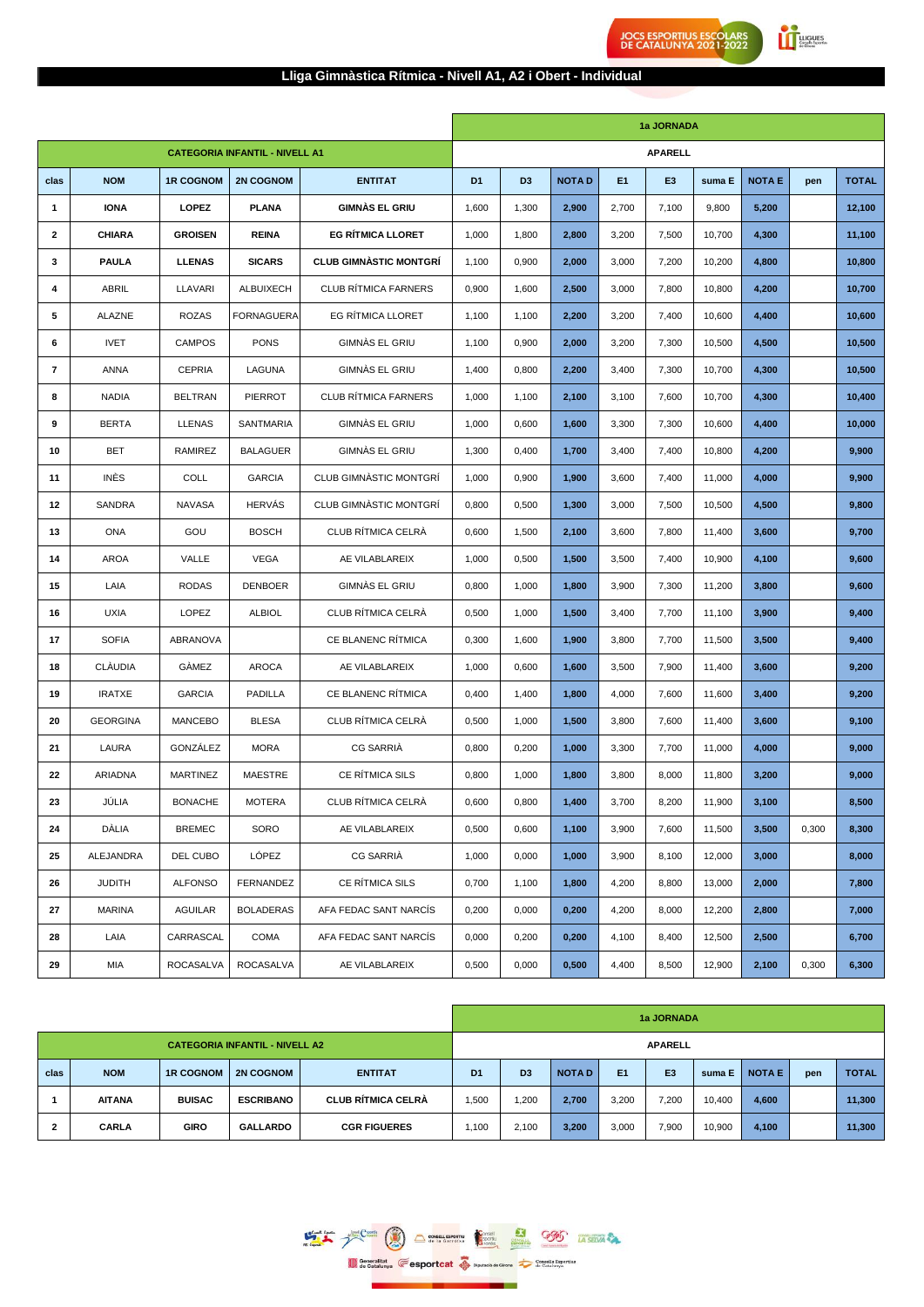**CONTINGUES** 

|                |                 |                 |                  | Lliga Gimnàstica Rítmica - Nivell A1, A2 i Obert - Individual |       |       |       |       |       |        |       |       |        |
|----------------|-----------------|-----------------|------------------|---------------------------------------------------------------|-------|-------|-------|-------|-------|--------|-------|-------|--------|
| 3              | <b>LUZ MERY</b> | <b>MORA</b>     | <b>ALCÁNTARA</b> | AE AJUNT. DE PALAFRUGELL                                      | 1.000 | 1.900 | 2.900 | 3.700 | 7.700 | 11.400 | 3,600 |       | 10,500 |
| 4              | <b>ANE</b>      | <b>URANGA</b>   | <b>SOLER</b>     | RÍTMICA PLA DE L'ESTANY                                       | 1.000 | 1.900 | 2,900 | 3.900 | 8.600 | 12,500 | 2,500 |       | 9.400  |
| 5              | <b>DANIELA</b>  | <b>BENJUMEA</b> | <b>PINEDA</b>    | <b>GEIEG</b>                                                  | 1,100 | 1,200 | 2,300 | 3,400 | 9,100 | 12,500 | 2,500 |       | 8,800  |
| 6              | <b>ESTELA</b>   | SANTANGELO      | <b>REDONDO</b>   | CLUB RÍTMICA L'ESCALA                                         | 1.000 | 1.400 | 2,400 | 4.100 | 8.500 | 12,600 | 2,400 |       | 8,800  |
| $\overline{7}$ | <b>JULIA</b>    | <b>FRIGOLA</b>  | <b>BONDAREVA</b> | RÍTMICA PLA DE L'ESTANY                                       | 1.000 | 1.000 | 2,000 | 4.100 | 8.700 | 12,800 | 2,200 |       | 8,200  |
| 8              | <b>MARTA</b>    | <b>CASALS</b>   | <b>MINICINA</b>  | <b>CLUB RÍTMICA GIRONA</b>                                    | 1.300 | 1.400 | 2.700 | 4.600 | 9.000 | 13.600 | 1.400 |       | 8,100  |
| 9              | LAIA            | <b>BARTRINA</b> | XIRGU            | RÍTMICA PLA DE L'ESTANY                                       | 0,900 | 1,000 | 1,900 | 4,100 | 8,900 | 13,000 | 2,000 |       | 7,900  |
| 10             | JÚLIA           | <b>MARIMONT</b> | <b>PELLICER</b>  | AE AJUNT. DE PALAFRUGELL                                      | 0.700 | 0,800 | 1,500 | 4,300 | 8,900 | 13,200 | 1,800 |       | 7,300  |
| 11             | <b>MARINA</b>   | <b>RUIZ</b>     | <b>PRIETO</b>    | <b>GEIEG</b>                                                  | 0,800 | 0,900 | 1,700 | 5,100 | 8,900 | 14,000 | 1,000 |       | 6,700  |
| 12             | <b>NORA</b>     | EL ABDELLOUI    | <b>ISANTA</b>    | <b>CE OLYMPIC BLANES</b>                                      | 0.800 | 1.000 | 1,800 | 4.800 | 9.500 | 14,300 | 0.700 | 0.300 | 6,200  |
| 13             | <b>MAR</b>      | <b>SANCHEZ</b>  | <b>SUMELL</b>    | <b>CE OLYMPIC BLANES</b>                                      | 0.400 | 1.300 | 1.700 | 4.600 | 9.700 | 14.300 | 0.700 | 0.300 | 6.100  |
| 14             | <b>MATILDA</b>  | <b>CUESTA</b>   | <b>SANDFORD</b>  | <b>GEIEG</b>                                                  | 0,300 | 0,400 | 0,700 | 4,800 | 9,100 | 13,900 | 1,100 |       | 5,800  |

|                |                |                  |                                    |                               |                |                |              |       | 1a JORNADA     |        |               |       |              |
|----------------|----------------|------------------|------------------------------------|-------------------------------|----------------|----------------|--------------|-------|----------------|--------|---------------|-------|--------------|
|                |                |                  | <b>CATEGORIA CADET - NIVELL A1</b> |                               |                |                |              |       | <b>APARELL</b> |        |               |       |              |
| clas           | <b>NOM</b>     | <b>1R COGNOM</b> | <b>2N COGNOM</b>                   | <b>ENTITAT</b>                | D <sub>1</sub> | D <sub>3</sub> | <b>NOTAD</b> | E1    | E <sub>3</sub> | suma E | <b>NOTA E</b> | pen   | <b>TOTAL</b> |
| $\mathbf{1}$   | <b>ARIADNA</b> | <b>TOMÁS</b>     | LARA                               | <b>CLUB GIMNASTIC MONTGRÍ</b> | 1,300          | 1,700          | 3,000        | 2,700 | 5,200          | 7,900  | 7,100         |       | 14,100       |
| 2              | LUCIA          | <b>GONZÁLEZ</b>  | <b>MORA</b>                        | <b>CG SARRIÀ</b>              | 1,600          | 1,400          | 3,000        | 2,600 | 5,700          | 8,300  | 6,700         |       | 13,700       |
| 3              | <b>JUDIT</b>   | VIDÓ             | EDU                                | AE VILABLAREIX                | 1,100          | 1,800          | 2,900        | 3,100 | 5,400          | 8,500  | 6,500         |       | 13,400       |
| 4              | LAIA           | <b>ALARCÓN</b>   | GASTÓN                             | CLUB GIMNASTIC MONTGRÍ        | 1,300          | 1,700          | 3,000        | 2,900 | 5,900          | 8,800  | 6,200         |       | 13,200       |
| 5              | <b>IVETTE</b>  | <b>PRUNA</b>     | COT                                | <b>CE RÍTMICA SILS</b>        | 1,100          | 2,500          | 3,600        | 3,500 | 6,000          | 9,500  | 5,500         |       | 13,100       |
| 6              | <b>NEUS</b>    | <b>BARROSO</b>   | <b>ROURA</b>                       | CLUB GIMNÀSTICA ROSES         | 1,200          | 0,800          | 2,000        | 2,900 | 5,100          | 8,000  | 7,000         |       | 13,000       |
| $\overline{7}$ | <b>IVET</b>    | <b>TAURE</b>     | <b>BALLESTER</b>                   | <b>CLUB RÍTMICA BLANES</b>    | 0,800          | 2.700          | 3,500        | 3,300 | 6,300          | 9.600  | 5,400         |       | 12,900       |
| 8              | XÈNIA          | <b>BLANCH</b>    | PLUJÀ                              | AE VILABLAREIX                | 0,900          | 1,600          | 2,500        | 3,200 | 6,300          | 9,500  | 5,500         |       | 12,000       |
| 9              | <b>NINA</b>    | <b>PIQUER</b>    | <b>SERRA</b>                       | CLUB RÍTMICA L'ESCALA         | 1,400          | 1,200          | 2,600        | 3,500 | 6,200          | 9,700  | 5,300         |       | 11,900       |
| 10             | <b>NEUS</b>    | <b>PLANA</b>     | PELACH                             | CLUB RÍTMICA GIRONA           | 0,700          | 2,700          | 3,400        | 3,100 | 7,900          | 11,000 | 4,000         |       | 11,400       |
| 11             | <b>ILOA</b>    | <b>MORILLAS</b>  | <b>FENIET</b>                      | CE BLANENC RÍTMICA            | 0,700          | 2,600          | 3,300        | 3,600 | 8,200          | 11,800 | 3,200         | 0,600 | 9,900        |
| 12             | <b>PAULA</b>   | <b>MARTINEZ</b>  | <b>VENTURA</b>                     | AE VILABLAREIX                | 1,000          | 0,700          | 1,700        | 7,600 | 4,000          | 11,600 | 3,400         |       | 9,100        |

|                |               |                  |                                    |                               |                |                |              |                | 1a JORNADA     |        |               |     |              |
|----------------|---------------|------------------|------------------------------------|-------------------------------|----------------|----------------|--------------|----------------|----------------|--------|---------------|-----|--------------|
|                |               |                  | <b>CATEGORIA CADET - NIVELL A2</b> |                               |                |                |              |                | <b>APARELL</b> |        |               |     |              |
| clas           | <b>NOM</b>    | <b>1R COGNOM</b> | <b>2N COGNOM</b>                   | <b>ENTITAT</b>                | D <sub>1</sub> | D <sub>3</sub> | <b>NOTAD</b> | E <sub>1</sub> | E <sub>3</sub> | suma E | <b>NOTA E</b> | pen | <b>TOTAL</b> |
|                | <b>RUBY</b>   | <b>KING</b>      |                                    | <b>CLUB GIMNASTIC MONTGRÍ</b> | 1,500          | 2,400          | 3,900        | 2,700          | 5,900          | 8,600  | 6,400         |     | 14,300       |
| $\overline{2}$ | <b>MIREIA</b> | <b>TURRÓ</b>     | <b>COSTABELLA</b>                  | <b>CG SARRIÀ</b>              | 2,200          | 1,000          | 3,200        | 2,500          | 6,300          | 8,800  | 6,200         |     | 13,400       |
| 3              | <b>JANA</b>   | <b>TERRATS</b>   | <b>PERPIÑA</b>                     | AE AJUNT. DE PALAFRUGELL      | 1,300          | 3,500          | 4,800        | 3,500          | 7,200          | 10,700 | 4,300         |     | 13,100       |
| 4              | JÚLIA         | <b>PORTULAS</b>  | <b>BADET</b>                       | AE VILABLAREIX                | 1,000          | 2,600          | 3,600        | 3,100          | 6,600          | 9,700  | 5,300         |     | 12,900       |
| 5              | <b>DENISE</b> | <b>ROURA</b>     | <b>GUINÓ</b>                       | AE VILABLAREIX                | 1,300          | 2,700          | 4,000        | 2,800          | 7,400          | 10,200 | 4,800         |     | 12,800       |
| 6              | <b>MARIA</b>  | <b>SUBIRANA</b>  | <b>KOKINA</b>                      | <b>GEIEG</b>                  | 1,800          | 1,400          | 3,200        | 3,100          | 6,800          | 9,900  | 5,100         |     | 12,300       |
| $\overline{7}$ | <b>IVETTE</b> | <b>LINERO</b>    | <b>ALONSO</b>                      | <b>CGR COSTA BRAVA</b>        | 1,100          | 1,300          | 2,400        | 3,200          | 7,700          | 10,900 | 4,100         |     | 10,500       |

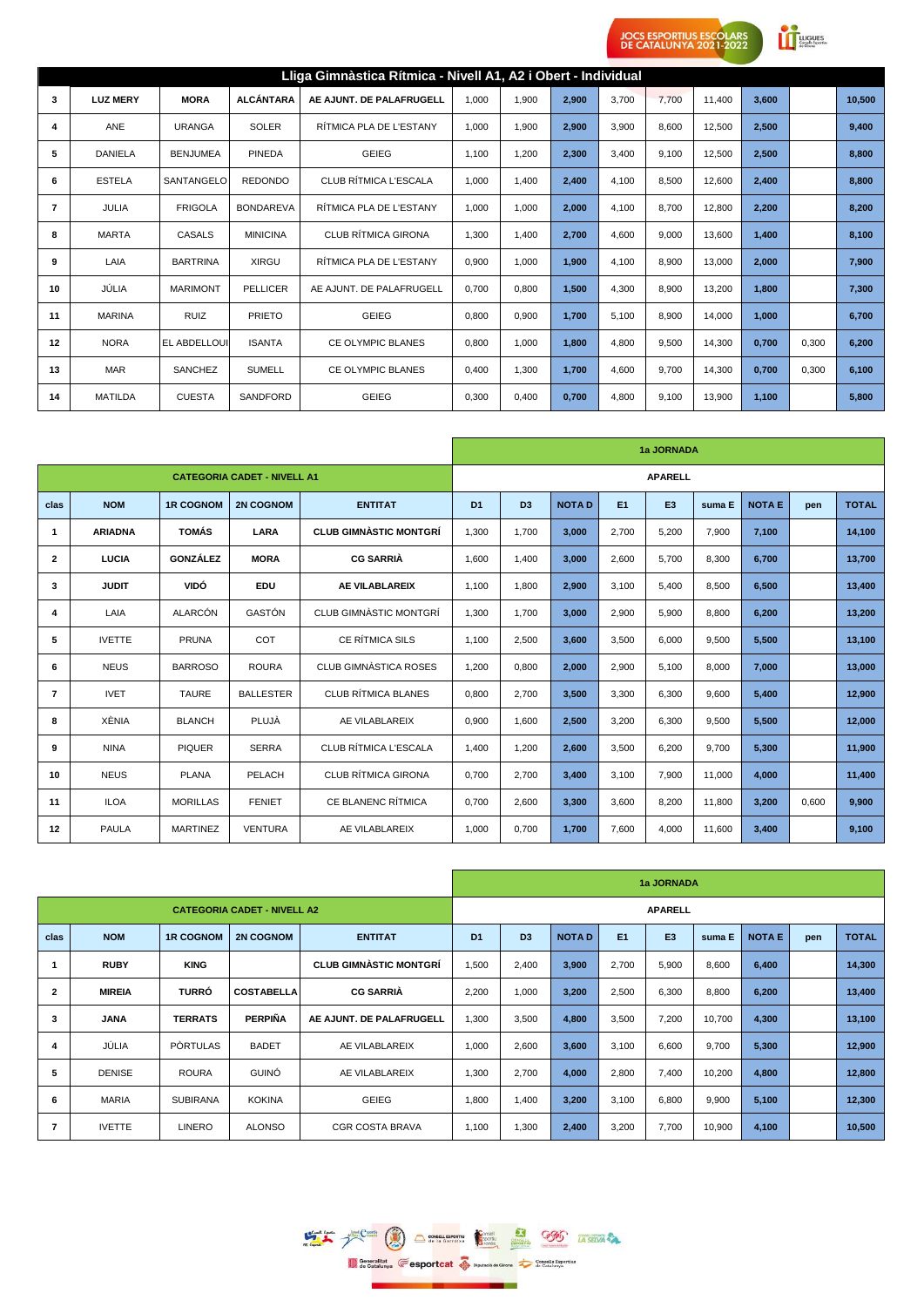**CONTINGUES** 

|               |           |               | Lliga Gimnàstica Rítmica - Nivell A1, A2 i Obert - Individual |       |       |       |       |       |        |       |        |
|---------------|-----------|---------------|---------------------------------------------------------------|-------|-------|-------|-------|-------|--------|-------|--------|
| <b>JANA</b>   | RODRÍGUEZ | <b>BOFILL</b> | AE AJUNT. DE PALAFRUGELL                                      | 1.000 | 2.200 | 3.200 | 3.500 | 8.200 | 11.700 | 3,300 | 10.500 |
| <b>HALIMA</b> | ZERD      | AGNOU         | AE AJUNT. DE PALAFRUGELL                                      | 1.000 | .800  | 2.800 | 3.800 | 7.700 | 11.500 | 3,500 | 10.300 |

|      |                                      | 1a JORNADA       |                  |                  |                |                |              |                |                |        |              |     |              |  |  |
|------|--------------------------------------|------------------|------------------|------------------|----------------|----------------|--------------|----------------|----------------|--------|--------------|-----|--------------|--|--|
|      | <b>CATEGORIA JUVENIL - NIVELL A1</b> |                  |                  |                  |                | <b>APARELL</b> |              |                |                |        |              |     |              |  |  |
| clas | <b>NOM</b>                           | <b>1R COGNOM</b> | <b>2N COGNOM</b> | <b>CLUB</b>      | D <sub>1</sub> | D <sub>3</sub> | <b>NOTAD</b> | E <sub>1</sub> | E <sub>3</sub> | suma E | <b>NOTAE</b> | pen | <b>TOTAL</b> |  |  |
|      | <b>CARLOTA</b>                       | <b>DEL CUBO</b>  | LÓPEZ            | <b>CG SARRIÀ</b> | .200           | 0,700          | 1,900        | 3,300          | 7,000          | 10,300 | 4,700        |     | 10,600       |  |  |
| 2    | <b>MARINA</b>                        | <b>ROMERO</b>    | <b>DOMENECH</b>  | CE RÍTMICA SILS  | 1,100          | 2,300          | 3,400        | 4,000          | 8,100          | 12,100 | 2,900        |     | 10,300       |  |  |

|                                                                              |                |                  | 1a JORNADA                           |                               |                |                |              |                |                |        |              |       |              |  |  |
|------------------------------------------------------------------------------|----------------|------------------|--------------------------------------|-------------------------------|----------------|----------------|--------------|----------------|----------------|--------|--------------|-------|--------------|--|--|
|                                                                              |                |                  | <b>CATEGORIA JUVENIL - NIVELL A2</b> |                               | <b>APARELL</b> |                |              |                |                |        |              |       |              |  |  |
| <b>NOM</b><br>clas<br><b>ENTITAT</b><br><b>1R COGNOM</b><br><b>2N COGNOM</b> |                |                  |                                      |                               | D <sub>1</sub> | D <sub>3</sub> | <b>NOTAD</b> | E <sub>1</sub> | E <sub>3</sub> | suma E | <b>NOTAE</b> | pen   | <b>TOTAL</b> |  |  |
|                                                                              | <b>AINA</b>    | <b>PUJOLAR</b>   | <b>PUJOL</b>                         | <b>CG SARRIA</b>              | 2,400          | 2,100          | 4,500        | 3,500          | 7,200          | 10,700 | 4,300        |       | 12,800       |  |  |
| $\overline{2}$                                                               | <b>AFRICA</b>  | <b>MASSAGUER</b> | <b>GARSOT</b>                        | <b>CLUB GIMNASTIC MONTGRÍ</b> | 1,400          | 1,800          | 3,200        | 3,400          | 6,800          | 10,200 | 4,800        |       | 12,000       |  |  |
| 3                                                                            | <b>BERTA</b>   | <b>FARRÓ</b>     | <b>GRASSOT</b>                       | <b>CLUB GIMNASTIC MONTGRÍ</b> | 1,300          | 1,000          | 2,300        | 2,800          | 8,700          | 11,500 | 3,500        | 0,300 | 9,500        |  |  |
| 4                                                                            | <b>CLÀUDIA</b> | TURRÓ            | <b>COSTABELLA</b>                    | <b>CG SARRIÀ</b>              | 1,400          | 1,800          | 3,200        | 3,600          | 9,000          | 12,600 | 2,400        | 0,600 | 9,000        |  |  |
| 5                                                                            | <b>PAULA</b>   | <b>MARTINEZ</b>  | <b>MARCO</b>                         | <b>GEIEG</b>                  | 1,500          | 0,700          | 2,200        | 3,900          | 8,900          | 12,800 | 2,200        |       | 8,400        |  |  |
| 6                                                                            | <b>NURIA</b>   | <b>LLENAS</b>    | <b>SANTAMARIA</b>                    | GIMNAS EL GRIU                | 1,400          | 0,800          | 2,200        | 3,800          | 8,800          | 12,600 | 2,400        | 0,600 | 8,000        |  |  |
|                                                                              | <b>ABRIL</b>   | CABRILLANA       | <b>SERENÓ</b>                        | CLUB GIMNASTIC MONTGRÍ        | 1,100          | 1.100          | 2,200        | 3,200          | 10,100         | 13,300 | 1,700        | 0,300 | 7,600        |  |  |

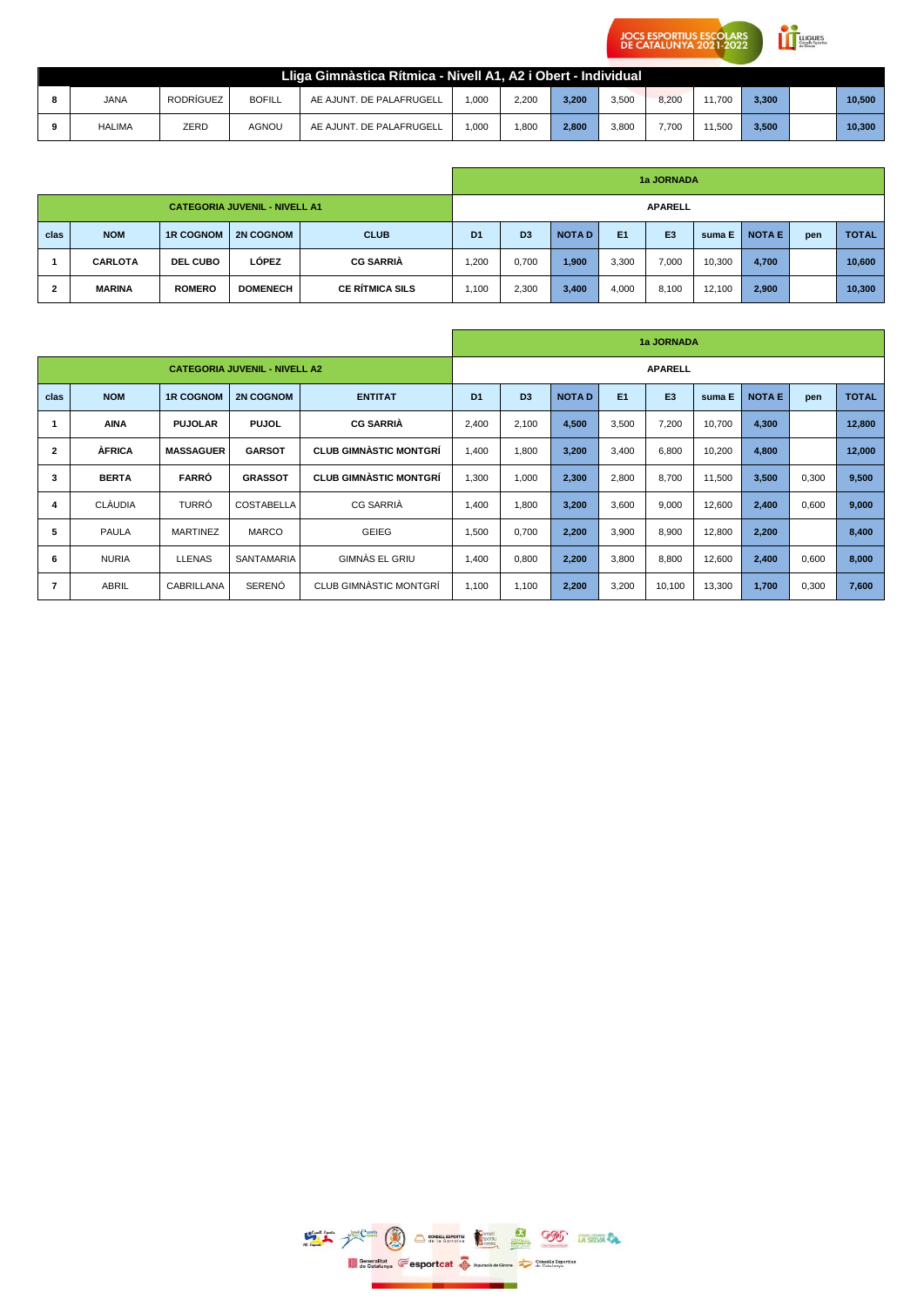

## NIVELL OBERT

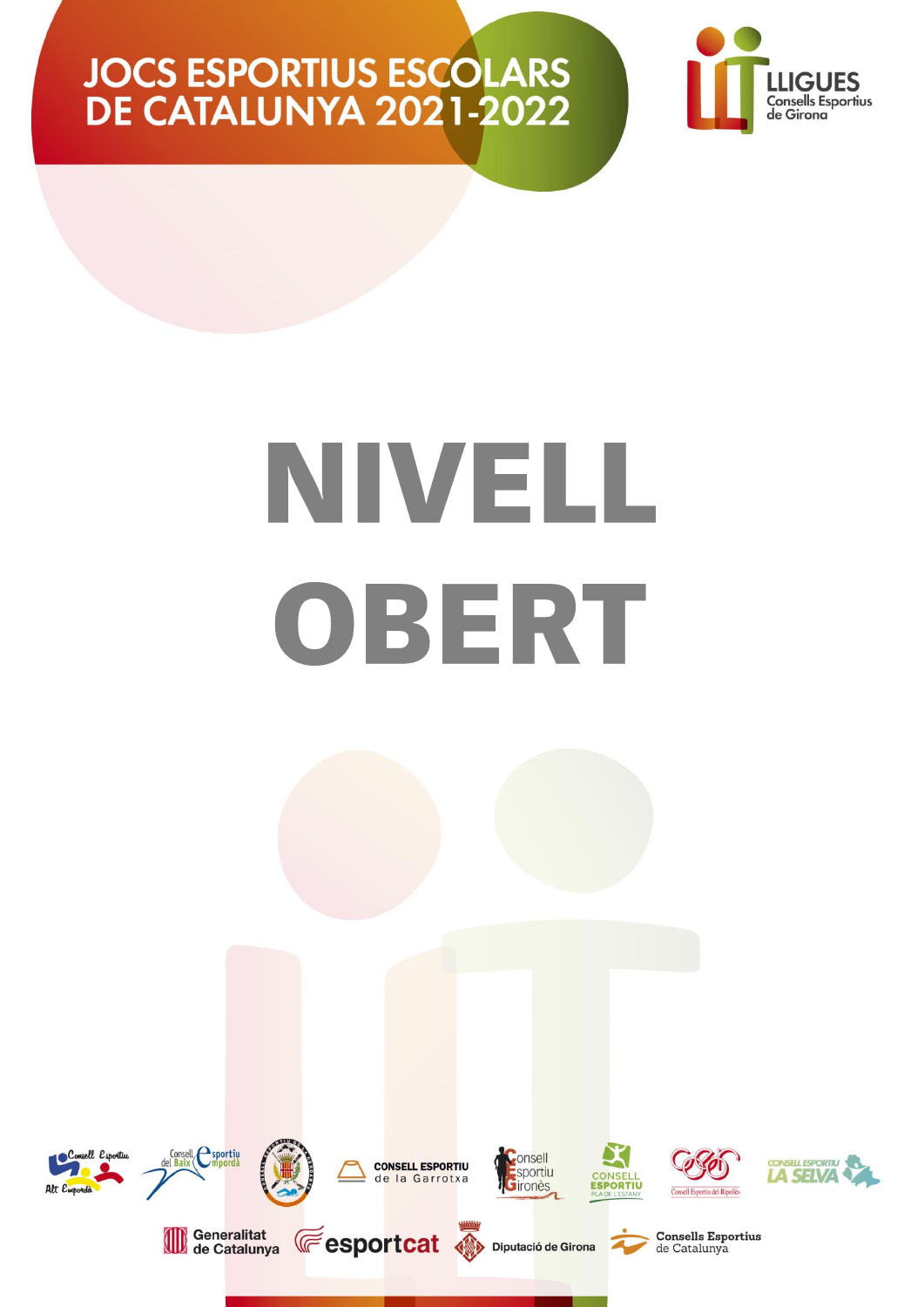**Exercise** 

### **Lliga Gimnàstica Rítmica - Nivell A1, A2 i Obert- Individual**

**RESULTATS** 

|                         |                                                                      |                                                        |                   |                            |                     |                                |       |                               |       | 1a JORNADA     |                |                  |       |              |  |  |
|-------------------------|----------------------------------------------------------------------|--------------------------------------------------------|-------------------|----------------------------|---------------------|--------------------------------|-------|-------------------------------|-------|----------------|----------------|------------------|-------|--------------|--|--|
|                         |                                                                      | <b>CATEGORIA BENJAMÍ - NIVELL OBERT (MANS LLIURES)</b> |                   |                            | <b>MANS LLIURES</b> |                                |       |                               |       |                |                |                  |       |              |  |  |
| clas                    | <b>NOM</b><br><b>1R COGNOM</b><br><b>2N COGNOM</b><br><b>ENTITAT</b> |                                                        |                   |                            |                     | <b>NOTA</b><br>DB <sub>1</sub> | A1    | <b>NOTA</b><br>A <sub>1</sub> | E1    | E <sub>2</sub> | <b>MITJA E</b> | <b>NOTA</b><br>Е | pen   | <b>TOTAL</b> |  |  |
| $\mathbf{1}$            | <b>EMMA</b>                                                          | <b>BUSQUETS</b>                                        | <b>GUARDEÑO</b>   | <b>CLUB RÍTMICA GIRONA</b> | 1.600               | 1,600                          | 5.400 | 4,600                         | 3.900 | 3.900          | 3.900          | 11.100           |       | 21,300       |  |  |
| $\overline{2}$          | <b>SIRA</b>                                                          | VILLANUEVA                                             | <b>ROURA</b>      | <b>CLUB RÍTMICA GIRONA</b> | 1,300               | 1,300                          | 5,200 | 4,800                         | 4,200 | 4,200          | 4,200          | 10,800           |       | 20,900       |  |  |
| 3                       | <b>AFRA</b>                                                          | LOPEZ                                                  | <b>CLAPES</b>     | <b>CE RÍTMICA SILS</b>     | 1,500               | 1,500                          | 6,100 | 3,900                         | 4,900 | 4,900          | 4,900          | 10,100           |       | 19,500       |  |  |
| $\overline{\mathbf{4}}$ | ARLET                                                                | GAMELL                                                 | <b>TARANCON</b>   | <b>CLUB RÍTMICA GIRONA</b> | 1,900               | 1,900                          | 6.700 | 3,300                         | 5,200 | 5,200          | 5,200          | 9,800            |       | 19,000       |  |  |
| 5                       | <b>NAYARA</b>                                                        | <b>GUERRERO</b>                                        | <b>MASCAROS</b>   | GEIEG                      | 1.700               | 1.700                          | 6.900 | 3,100                         | 5,600 | 5.600          | 5,600          | 9,400            |       | 18,200       |  |  |
| 6                       | CLÀUDIA                                                              | CASTELLANOS                                            | <b>ROBLEDILLO</b> | <b>CGR COSTA BRAVA</b>     | 1,400               | 1,400                          | 7.300 | 2,700                         | 6,000 | 6.000          | 6,000          | 9,000            |       | 17,100       |  |  |
| $\overline{7}$          | CARLOTA                                                              | CAÑADAS                                                | <b>GONZALES</b>   | RÍTMICA PLATJA D'ARO       | 0,500               | 0,500                          | 7.900 | 2,100                         | 6,500 | 6,500          | 6,500          | 8,500            |       | 15,100       |  |  |
| 8                       | <b>NIKOLE</b>                                                        | <b>SIDORENKO</b>                                       |                   | RÍTMICA PLATJA D'ARO       | 0,400               | 0,400                          | 7.900 | 2,100                         | 7,000 | 7,000          | 7,000          | 8,000            | 0,300 | 14,200       |  |  |
| 9                       | <b>MASHA</b>                                                         | <b>GALEEVA</b>                                         |                   | RÍTMICA PLATJA D'ARO       | 0,000               | 0,000                          | 7,900 | 2,100                         | 7,500 | 7,500          | 7,500          | 7,500            |       | 13,600       |  |  |

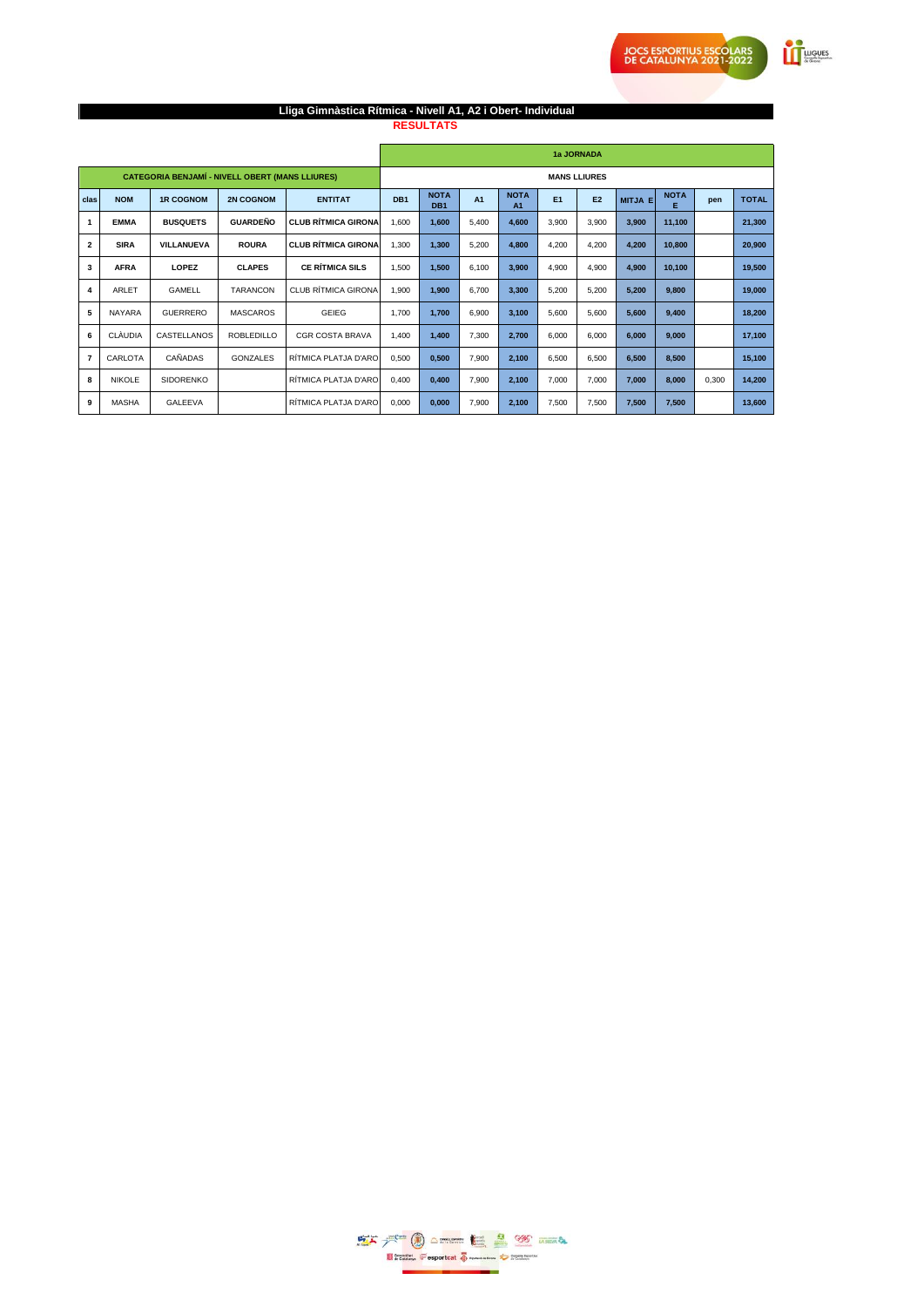**EXECUTES** 

### Lliga Gimnàstica Rítmica - Nivell A1, A2 i Obert - Individual<br>RESULTATS

|      |                                                                                                                                                                                                                                                                                                                                                                                                                                                                                                                                                                                                                                                                  |               |              |                             | 1a JORNADA      |                 |              |       |               |       |               |     |              |  |
|------|------------------------------------------------------------------------------------------------------------------------------------------------------------------------------------------------------------------------------------------------------------------------------------------------------------------------------------------------------------------------------------------------------------------------------------------------------------------------------------------------------------------------------------------------------------------------------------------------------------------------------------------------------------------|---------------|--------------|-----------------------------|-----------------|-----------------|--------------|-------|---------------|-------|---------------|-----|--------------|--|
|      | <b>CATEGORIA ALEVÍ - NIVELL OBERT</b><br><b>NOM</b><br><b>1R COGNOM</b><br><b>2N COGNOM</b><br><b>ENTITAT</b><br>AE RÍTMICA QUART<br><b>SALCEDO</b><br>CANO<br>1<br><b>JORDINA</b><br>$\overline{\mathbf{2}}$<br><b>JANA</b><br><b>CULLELL</b><br><b>BASSA</b><br>JÚLIA<br><b>ÀGUILA</b><br>AE RÍTMICA QUART<br><b>ESGLEYES</b><br>3<br>AE RÍTMICA QUART<br>GAVILÁN<br>4<br><b>LUCIA</b><br><b>BARRANCO</b><br>CASAÑAS<br>AE RÍTMICA QUART<br>5<br><b>MARIA</b><br>CASAS<br><b>EMMA</b><br>CARMONA<br><b>I PEREZ</b><br>GEIEG<br>6<br>$\overline{7}$<br>GALLÓ<br>LAURA<br><b>GUBERT</b><br><b>CGR COSTA BRAVA</b><br>8<br><b>MARIA</b><br><b>RUIZ</b><br>RAMIREZ |               |              | <b>APARELL</b>              |                 |                 |              |       |               |       |               |     |              |  |
| clas |                                                                                                                                                                                                                                                                                                                                                                                                                                                                                                                                                                                                                                                                  |               |              |                             | DB <sub>1</sub> | DA <sub>1</sub> | <b>NOTAD</b> | A1    | <b>NOTA A</b> | E1    | <b>NOTA E</b> | pen | <b>TOTAL</b> |  |
|      |                                                                                                                                                                                                                                                                                                                                                                                                                                                                                                                                                                                                                                                                  |               |              |                             | 2,900           | 1,500           | 4,400        | 5,500 | 4,500         | 6,100 | 8,900         |     | 21,800       |  |
|      |                                                                                                                                                                                                                                                                                                                                                                                                                                                                                                                                                                                                                                                                  |               |              | <b>CLUB RÍTMICA FARNERS</b> | 2,200           | 1,300           | 3,500        | 6,200 | 3,800         | 5,500 | 9,500         |     | 20,800       |  |
|      |                                                                                                                                                                                                                                                                                                                                                                                                                                                                                                                                                                                                                                                                  |               |              |                             | 2.000           | 1.200           | 3,200        | 6.500 | 3.500         | 6.300 | 8.700         |     | 19.400       |  |
|      |                                                                                                                                                                                                                                                                                                                                                                                                                                                                                                                                                                                                                                                                  |               |              |                             | 2,000           | 1,100           | 3,100        | 6,200 | 3,800         | 7,000 | 8,000         |     | 18,900       |  |
|      |                                                                                                                                                                                                                                                                                                                                                                                                                                                                                                                                                                                                                                                                  |               |              |                             | 1,600           | 1,200           | 2,800        | 5,700 | 4,300         | 7,200 | 7,800         |     | 18,900       |  |
|      |                                                                                                                                                                                                                                                                                                                                                                                                                                                                                                                                                                                                                                                                  |               |              |                             | 1,600           | 1,000           | 2,600        | 6,400 | 3,600         | 6,900 | 8,100         |     | 18,300       |  |
|      |                                                                                                                                                                                                                                                                                                                                                                                                                                                                                                                                                                                                                                                                  |               |              |                             | 1.100           | 0,800           | 1,900        | 6.100 | 3,900         | 7.900 | 7,100         |     | 16,900       |  |
|      |                                                                                                                                                                                                                                                                                                                                                                                                                                                                                                                                                                                                                                                                  |               |              | <b>CLUB RÍTMICA FARNERS</b> | 0,900           | 2,200           | 3,100        | 6,800 | 3,200         | 8,400 | 6,600         |     | 16,900       |  |
| 9    | LAURA                                                                                                                                                                                                                                                                                                                                                                                                                                                                                                                                                                                                                                                            | SAYERAS       | PRAT         | AE RÍTMICA QUART            | 1,500           | 0,000           | 1,500        | 6,500 | 3,500         | 7,900 | 7,100         |     | 16,100       |  |
| 10   | <b>IVET</b>                                                                                                                                                                                                                                                                                                                                                                                                                                                                                                                                                                                                                                                      | CASSADÓ       | AGELL        | <b>EGR ULLÀ</b>             | 1,200           | 0,800           | 2,000        | 6,800 | 3,200         | 8,400 | 6,600         |     | 15,800       |  |
| 11   | SILVIA                                                                                                                                                                                                                                                                                                                                                                                                                                                                                                                                                                                                                                                           | KUSHNYEROVA   |              | GEIEG                       | 0,900           | 0.800           | 1,700        | 7,000 | 3,000         | 8.000 | 7.000         |     | 15,700       |  |
| 12   | ANDREA                                                                                                                                                                                                                                                                                                                                                                                                                                                                                                                                                                                                                                                           | DE PLANELL    | <b>ERMAK</b> | CE RÍTMICA SILS             | 0,900           | 0,600           | 1,500        | 6,200 | 3,800         | 8,800 | 6,200         |     | 15,500       |  |
| 13   | ANIA                                                                                                                                                                                                                                                                                                                                                                                                                                                                                                                                                                                                                                                             | <b>ROMERO</b> | <b>DIAZ</b>  | <b>CGR COSTA BRAVA</b>      | 0,800           | 0,600           | 1,400        | 7,200 | 2,800         | 9,100 | 5,900         |     | 14,100       |  |

|                         |                 |                  |                                          |                              | 1a JORNADA |                 |              |       |                |        |              |       |              |  |
|-------------------------|-----------------|------------------|------------------------------------------|------------------------------|------------|-----------------|--------------|-------|----------------|--------|--------------|-------|--------------|--|
|                         |                 |                  | <b>CATEGORIA INFANTIL - NIVELL OBERT</b> |                              |            |                 |              |       | <b>APARELL</b> |        |              |       |              |  |
| clas                    | <b>NOM</b>      | <b>1R COGNOM</b> | <b>2N COGNOM</b>                         | <b>ENTITAT</b>               | DB1        | DA <sub>1</sub> | <b>NOTAD</b> | A1    | <b>NOTA A</b>  | E1     | <b>NOTAE</b> | pen   | <b>TOTAL</b> |  |
| 1                       | <b>NOA</b>      | <b>HAY CHAIA</b> | <b>GALIAN</b>                            | <b>CLUB RÍTMICA FARNERS</b>  | 2,100      | 1,600           | 3,700        | 5,000 | 5,000          | 6.300  | 8,700        |       | 21,400       |  |
| $\overline{\mathbf{2}}$ | <b>NATALIE</b>  | <b>GEERS</b>     | <b>ESCALONA</b>                          | <b>CLUB RÍTMICA L'ESCALA</b> | 2,300      | 1.800           | 4,100        | 6,300 | 3.700          | 6.500  | 8.500        |       | 20,300       |  |
| 3                       | <b>ALEYDIS</b>  | <b>TORDERA</b>   | <b>ALIEVA</b>                            | <b>CLUB RÍTMICA FARNERS</b>  | 2,300      | 1.700           | 4,000        | 6,200 | 3,800          | 6.600  | 8,400        |       | 20,200       |  |
| 4                       | <b>EMMA</b>     | PERXÉS           | <b>MARTI</b>                             | AE RÍTMICA QUART             | 1,600      | 1,200           | 2,800        | 5.300 | 4.700          | 6.700  | 8.300        |       | 19.800       |  |
| 5                       | <b>NOA</b>      | PEREZ            | <b>GARCIA</b>                            | <b>CLUB RÍTMICA FARNERS</b>  | 1.600      | 0.700           | 2.300        | 5.700 | 4.300          | 7.100  | 7.900        |       | 18.500       |  |
| 6                       | <b>ONA</b>      | <b>DEUSEDES</b>  | <b>DOMENECH</b>                          | CLUB RÍTMICA L'ESCALA        | 2,300      | 1,200           | 3,500        | 7,400 | 2,600          | 6.900  | 8,100        |       | 18,200       |  |
| $\overline{7}$          | <b>NORA</b>     | <b>TRIES</b>     | <b>AGUILERA</b>                          | <b>CLUB RÍTMICA GIRONA</b>   | 2,200      | 1,500           | 3,700        | 7,100 | 2,900          | 7.400  | 7,600        |       | 18,200       |  |
| 8                       | <b>ELNA</b>     | <b>ESPINOSA</b>  | CASADEMONT                               | RÍTMICA PLA DE L'ESTANY      | 1.800      | 1.500           | 3,300        | 7,200 | 2,800          | 7.200  | 7.800        |       | 17,900       |  |
| 9                       | <b>AROA</b>     | <b>GALVEZ</b>    | <b>BRAVO</b>                             | CE BLANENC RÍTMICA           | 1.700      | 1.000           | 2.700        | 6.700 | 3,300          | 7.800  | 7.200        |       | 17.200       |  |
| 10                      | QUERALT         | <b>NEGRE</b>     | <b>FRIGOLA</b>                           | EGR ULLÀ                     | 1.600      | 1.800           | 3.400        | 6.800 | 3.200          | 8,600  | 6.400        |       | 17.000       |  |
| 11                      | JÚLIA           | CARBÓ            | <b>TORRENT</b>                           | EGR ULLÀ                     | 1.200      | 1.400           | 2.600        | 7.500 | 2.500          | 7.400  | 7.600        |       | 16.700       |  |
| 12                      | NÚRIA           | <b>VILANOVA</b>  | LOPEZ                                    | <b>CLUB RÍTMICA GIRONA</b>   | 2.500      | 0.700           | 3.200        | 7.400 | 2.600          | 9.400  | 5.600        | 0.300 | 15.100       |  |
| 13                      | <b>PATRICIA</b> | <b>STANCA</b>    |                                          | <b>CLUB RÍTMICA FARNERS</b>  | 1,100      | 2,000           | 3,100        | 7,600 | 2,400          | 8,700  | 6,300        | 0.900 | 14,900       |  |
| 14                      | <b>BRUNA</b>    | SAVANTÍ          | <b>ROS</b>                               | CLUB RÍTMICA L'ESCALA        | 1,700      | 1,700           | 3,400        | 8,300 | 1,700          | 10,300 | 4,700        | 0,300 | 13,500       |  |
| 15                      | <b>GEMMA</b>    | LOZANO           | <b>LLORENTE</b>                          | AE RÍTMICA QUART             | 0,800      | 0.600           | 1,400        | 7.700 | 2,300          | 10.300 | 4,700        | 0.300 | 12.100       |  |
| 16                      | ABRIL           | <b>PLANAS</b>    | <b>PLANCO</b>                            | RÍTMICA PLA DE L'ESTANY      | 0.300      | 0.500           | 0.800        | 7.800 | 2.200          | 10.900 | 4.100        | 0.600 | 10.500       |  |

|      |                                                  |                  |                  |                 |                 |                 | 1a JORNADA   |                |               |           |              |     |              |  |  |
|------|--------------------------------------------------|------------------|------------------|-----------------|-----------------|-----------------|--------------|----------------|---------------|-----------|--------------|-----|--------------|--|--|
|      | <b>CATEGORIA INFANTIL MASCULÍ - NIVELL OBERT</b> |                  |                  |                 | <b>APARELL</b>  |                 |              |                |               |           |              |     |              |  |  |
| clas | <b>NOM</b>                                       | <b>1R COGNOM</b> | <b>2N COGNOM</b> | <b>ENTITAT</b>  | DB <sub>1</sub> | DA <sub>1</sub> | <b>NOTAD</b> | A <sub>1</sub> | <b>NOTA A</b> | <b>E1</b> | <b>NOTAE</b> | pen | <b>TOTAL</b> |  |  |
|      | <b>RICARD</b>                                    | <b>GRANADOS</b>  | SALAZAR          | CE RÍTMICA SILS | 3,600           | 1,900           | 5,500        | 6,400          | 3,600         | 5,900     | 9,100        |     | 22,200       |  |  |

|                |                                       |                  |                  |                             |                                                                                                             |       | 1a JORNADA |       |       |       |       |     |              |  |  |
|----------------|---------------------------------------|------------------|------------------|-----------------------------|-------------------------------------------------------------------------------------------------------------|-------|------------|-------|-------|-------|-------|-----|--------------|--|--|
|                | <b>CATEGORIA CADET - NIVELL OBERT</b> |                  |                  |                             | <b>APARELL</b>                                                                                              |       |            |       |       |       |       |     |              |  |  |
| clas           | <b>NOM</b>                            | <b>1R COGNOM</b> | <b>2N COGNOM</b> | <b>ENTITAT</b>              | DB <sub>1</sub><br>E <sub>1</sub><br>DA <sub>1</sub><br><b>NOTAD</b><br><b>NOTA A</b><br><b>NOTAE</b><br>A1 |       |            |       |       |       |       | pen | <b>TOTAL</b> |  |  |
|                | <b>NÚRIA</b>                          | COT              | <b>PRATS</b>     | <b>CLUB RÍTMICA FARNERS</b> | 1.600                                                                                                       | 2.000 | 3,600      | 3.500 | 6,500 | 6.200 | 8,800 |     | 22.900       |  |  |
| $\overline{2}$ | <b>ROSA</b>                           | <b>MARTOS</b>    | <b>BOADA</b>     | AE RÍTMICA QUART            | 1.900                                                                                                       | 0.900 | 2,800      | 3.700 | 6.300 | 6.600 | 8,400 |     | 21.500       |  |  |